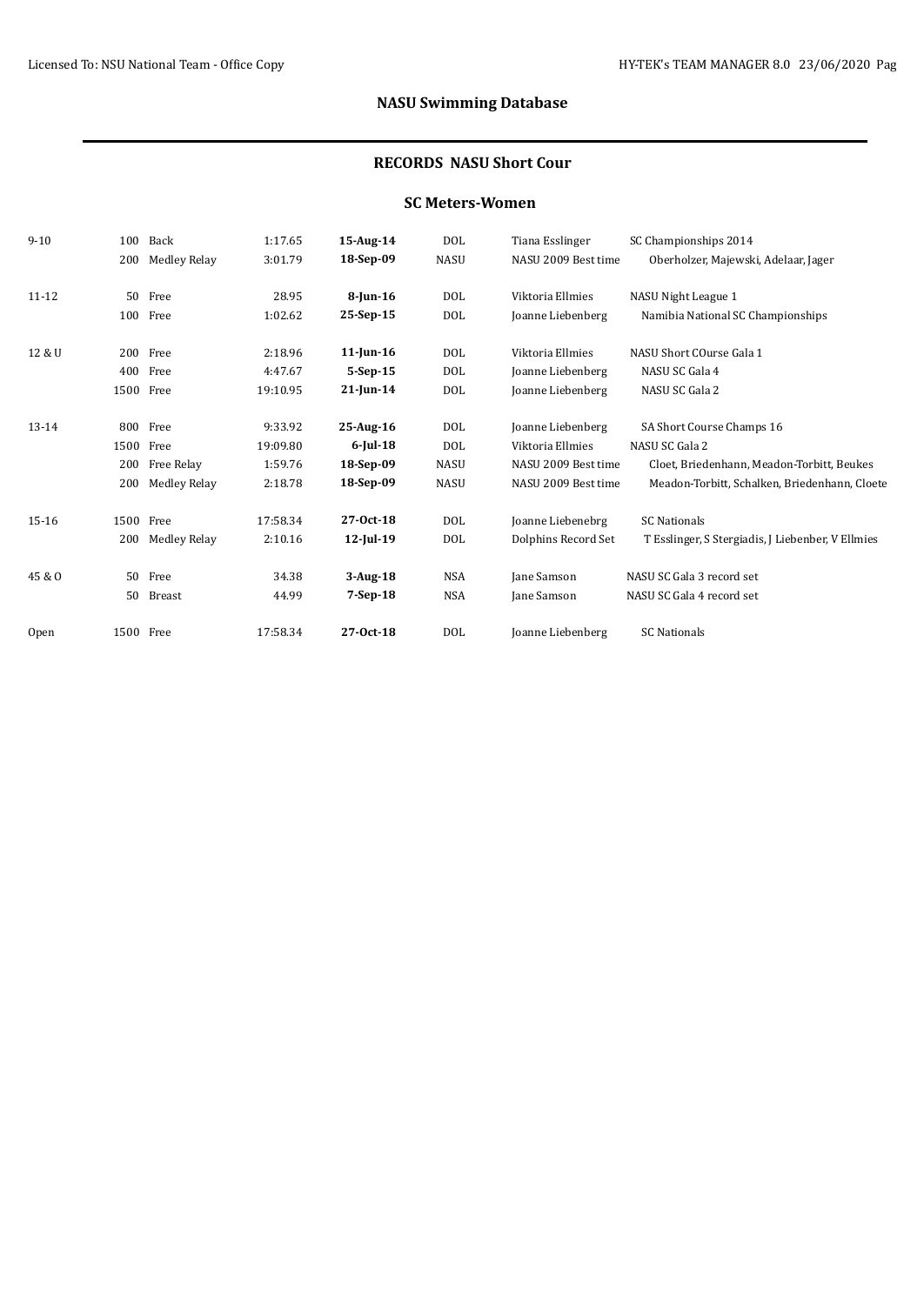# **NASU Swimming Database**

### **RECORDS NASU Short Cour**

### **SC Meters-Men**

| $9 - 10$  |     | 50 Free      | 30.32   | 15-May-15       | DOL         | Bernhardt van der Walt | at Night League 1                                 |
|-----------|-----|--------------|---------|-----------------|-------------|------------------------|---------------------------------------------------|
|           |     | 50 Back      | 34.56   | $17$ -Jun-15    | DOL         | Bernhardt van der Walt | at Night League 2                                 |
|           | 200 | Free Relay   | 2:31.25 | $17$ -Jun- $15$ | DOL         | Dolphins Relay A       | Von Alvensleben, Burger, Bruwer, Van der Walt     |
|           | 200 | Medley Relay | 2:45.87 | $12$ -Jul-19    | AQUA        | Aqua Swimming Club     | L Esterhuizen, E Nakaleke, K Benade, M Tibazary   |
|           | 400 | Medley Relay | 6:09.90 | $21$ -Jun-19    | AQUA        | Aqua Club Record Set   | L. Esterhuizen, E. Nakaleke, M. Tibazarwa, K. Ben |
| $11 - 12$ | 200 | Free Relay   | 2:02.01 | $2$ -Jul-16     | DOL         | Dolphins               | Bernhard, Friederich, Christopher, Mikah          |
| $13-14$   | 200 | Free Relay   | 1:54.91 | 18-Sep-09       | <b>NASU</b> | NASU 2009 Best time    | Winkler, Lamprecht, Peens, Brock                  |
| 45 & O    |     | 50 Free      | 28.64   | $12$ -Jul-19    | DOL         | Alex Skinner           | SC Gala 3                                         |
|           |     | 50 Fly       | 32.46   | $12$ -Jul-19    | DOL         | Alex Skinner           | SC gala 3                                         |
| Open      |     | 50 Fly       | 25.66   | 17-Aug-14       | DOL         | Nicolaas Deacon        | SC Championships 2014                             |
|           | 400 | Medley Relay | 4:15.00 | $21$ -Jun-19    | <b>NSA</b>  | NSA Record Set         | De Jager, Wantenaar, Canjulo, Fitzpatrick         |